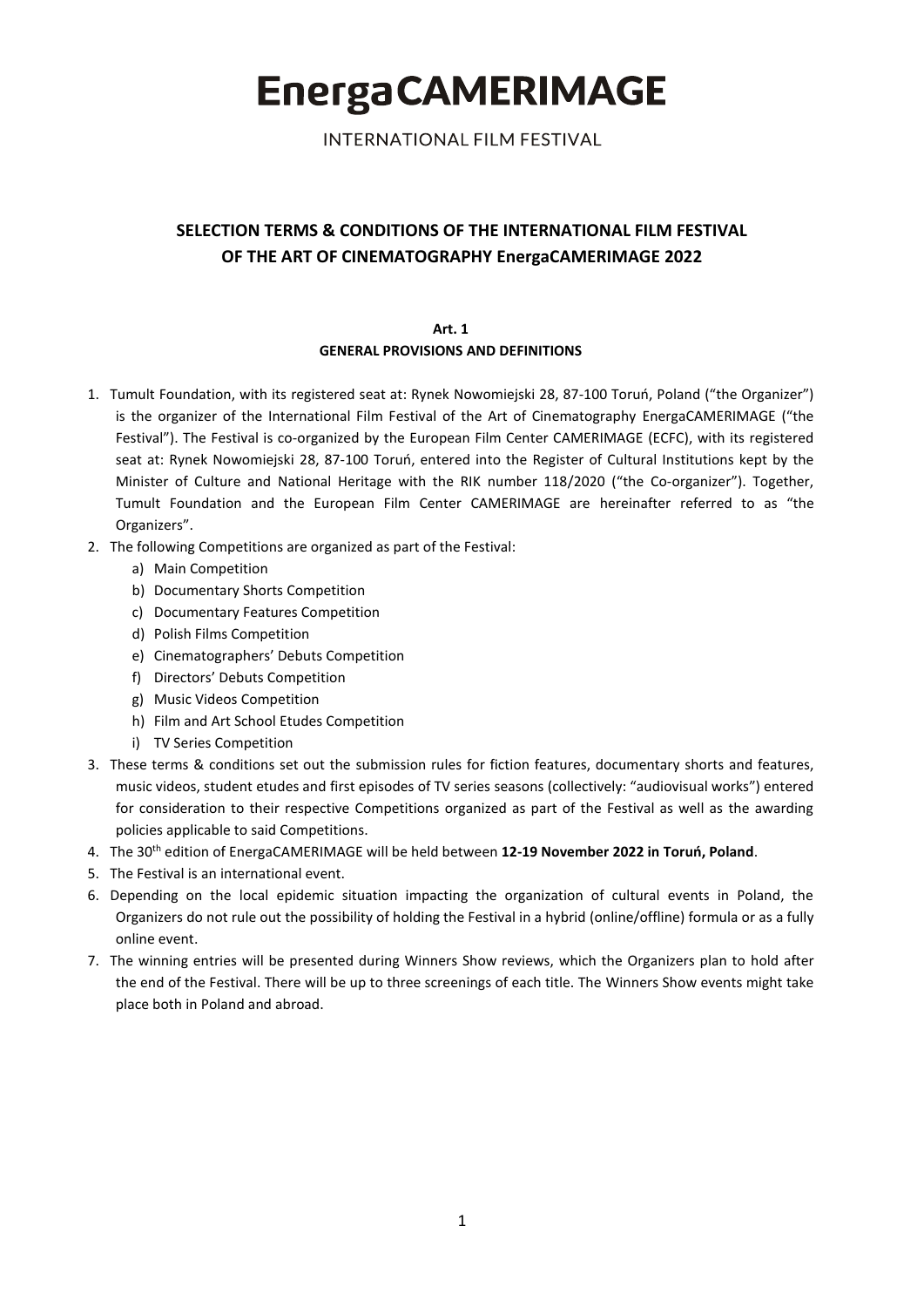**INTERNATIONAL FILM FESTIVAL** 

### **Art. 2 SELECTION CRITERIA**

- 1. In order to submit an audiovisual work for the Festival consideration, it is necessary to create a free account on the CAMERIMAGE Portal [\(https://portal.camerimage.pl\)](https://portal.camerimage.pl/).
- 2. In order to submit an audiovisual work for the Festival consideration, you need to complete the entry form available through the website provided above. There is a separate entry form for each eligible category for audiovisual works submitted for consideration.
- 3. Filling out and sending the entry form and selection materials referred to under Art. 5 of these Terms & Conditions is equivalent to submitting the audiovisual work to the selected Competition and accepting these Terms & Conditions.
- 4. Fiction shorts other than eligible student etudes, i.e. animated or experimental productions, second or subsequent TV series episodes, or any episodes from subsequent seasons other than the first, reality shows, sitcoms, documentary or animated episodic works, as well as those audiovisual works that were submitted and subsequently withdrawn from the selection process or not selected in the previous years will not be considered again.
- 5. In order to have your work considered you have to send all the required selection materials specified under Art. 5 within the applicable dates.
- 6. Only those audiovisual works that were completed after **1 January 2021** will be considered.
- 7. Filling out the online entry form the Submitters are required to declare that:
	- a) they are authorized to make the submission and to grant the Organizers a license defined herein for the use of the audiovisual work and the accompanying selection materials, verifying that they own all the copyrights and related rights or that they are authorized by the holder of these rights to act for them and on their behalf within the scope of the submission, or that
	- b) they are authorized only to submit the audiovisual work and the accompanying selection materials and that the Organizers will have to acquire an appropriate license from an authorized party for the use of the audiovisual work,
	- c) they are authorized to provide personal data of the persons indicated in the Festival entry form and that the persons whose data is provided in connection with the film submission to the Festival have agreed to the processing of their personal data in order to participate in the Festival, including processing the data for the purposes of the selection process, communication related to the Festival and for the purposes of conducting statutory activities by the Organizers, and that they undertake to read the information on the processing of personal data of the persons whose data they provide in the entry form as part of the Festival,
	- d) they have read the Selection Terms & Conditions of the International Film Festival of the Art of Cinematography EnergaCAMERIMAGE 2022 and accepts its terms.
- 8. If item 7 b) applies, an authorized party has to grant the Organizers an appropriate approval (license) to use the audiovisual work for the purposes of Competition selection, in accordance with these Terms & Conditions and within the specified dates allowing for the audiovisual work to participate in the Competition.
- 9. If item 7 a) applies, the Submitter declares that within the scope of the provisions included herein, they (or their Principal) own the exclusive and unlimited rights to the audiovisual work and the accompanying selection materials, and that the audiovisual work and the accompanying selection materials are not encumbered with any third-party rights and do not violate these rights. Furthermore, the Submitter declares that they are duly authorized to make the submission and grant the license, and that the authorization had not expired or had not been revoked by the time the submission was made. In case of any claims from any third parties against the Organizers regarding an infringement of third-party rights (particularly copyrights, performance rights and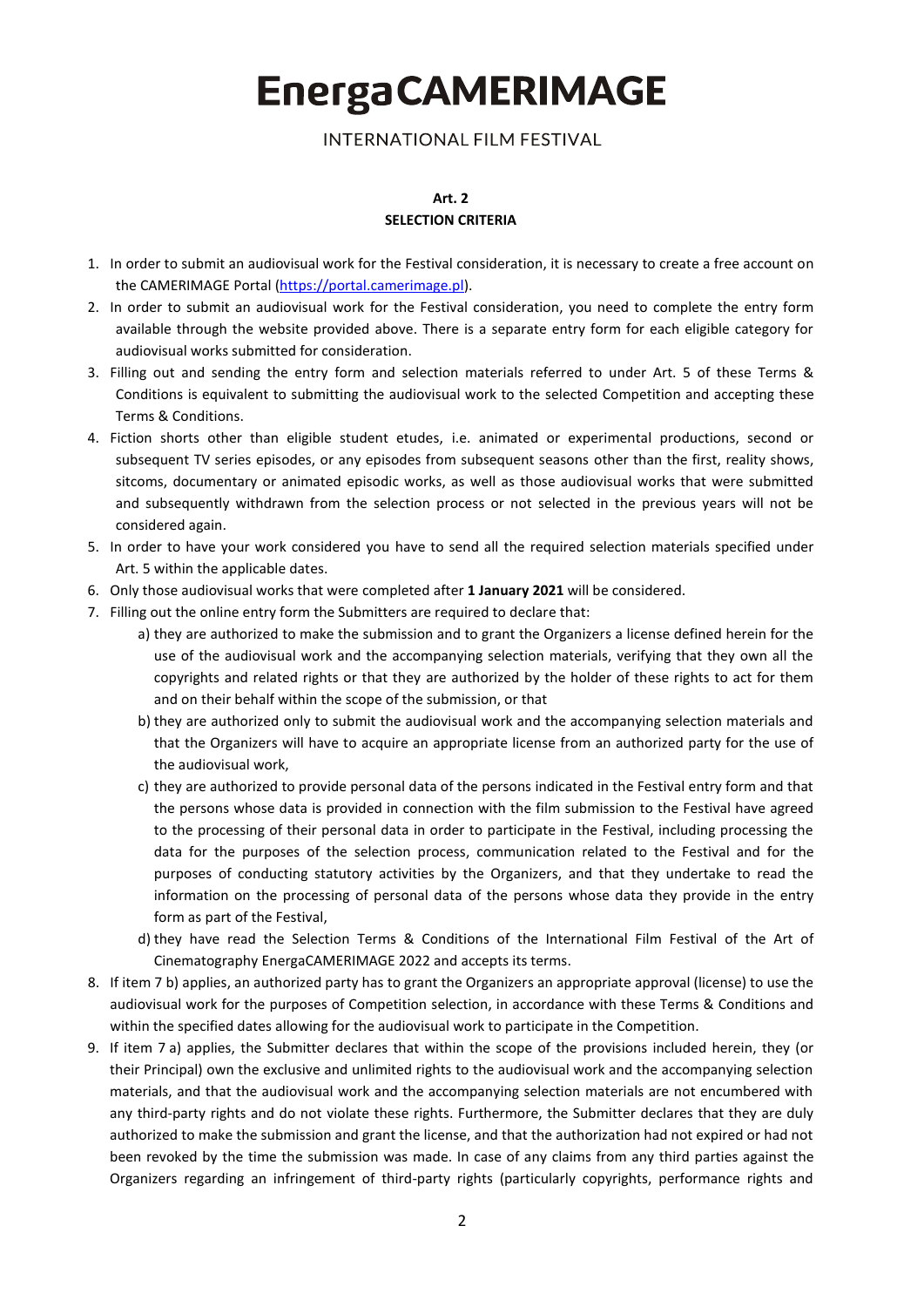## **INTERNATIONAL FILM FESTIVAL**

producer's rights), the Submitter agrees to satisfy all lawful claims of these parties and release the Organizers from any liabilities arising therefrom.

- 10. If item 7 b) applies, the Submitter declares that they make the submission with an agreement and knowledge of the holder of the rights to the audiovisual work and that the approval (license) for the use of the audiovisual work will be separately granted to the Organizers, otherwise the audiovisual work will not be selected for the Competition.
- 11. If item 7 a) applies, the Submitter, upon submitting the audiovisual work, grants the Organizers a non-exclusive license for the use of the audiovisual work and other submitted materials in the following manner (fields of exploitation):
	- a) to hold no more than three public screenings of the audiovisual work as part of a physical (offline) edition of the Festival,
	- b) to screen the audiovisual work on the Festival streaming platform as part of its online or hybrid edition,
	- c) to translate the dialogue list of the audiovisual work (except for music videos) into any language and to freely use and manage the translations,
	- d) to copy the screener and accompanying selection materials (using either analogue or digital technology) for the purpose of their translation, the selection process or promotion of the audiovisual work as part of the Festival,
	- e) to use the selection materials for promotional purposes by publishing them in the Festival catalog and on the Festival website (stills, filmmakers' headshot photos, synopsis), on the Festival streaming platform and displaying them during the Opening and Closing Gala of the Festival (stills, filmmakers' headshot photos);
	- f) to use the trailer or any clips from the audiovisual work (up to 3 minutes), the title and the accompanying selection materials for the promotional purposes via public screening, performance, exhibition, presentation, communication, broadcasting and re-broadcasting, as well as to make it available to the public in a manner allowing every person to have access to such work in a place of their own choice (webcasting, simulcasting, payTV, etc.) or in a place and at a time of their own choice (videoon-demand, etc.), particularly on the Internet or through download on mobile devices (e.g. mobile phones, consoles or other portable multimedia devices),
	- g) to use all the materials described under Art. 5 to promote subsequent editions of the Festival.
- 12. The Organizers reserve the right to further sublicense the use of the trailer, clips from the audiovisual work and the accompanying selection materials within the scope of the license, particularly to sublicense media outlets (including broadcasters, websites, cinemas) to present the audiovisual works or the accompanying selection materials for the purposes laid out under Art. 5.
- 13. The license granted to the Organizers is non-exclusive and does not affect other exploitation and distribution rights held with regard to the audiovisual work (by either the creators, producers or performers). The respective right holders retain all their rights to a free use of the audiovisual work. The Submitter is required to notify the Organizers in writing and well in advance about any planned legal actions that may affect the effectiveness of the license granted to the Organizers (e.g. about a planned transfer of copyrights to the audiovisual work to another entity) in order to avoid collision of the Organizer's rights with the rights of the Submitter's contractor.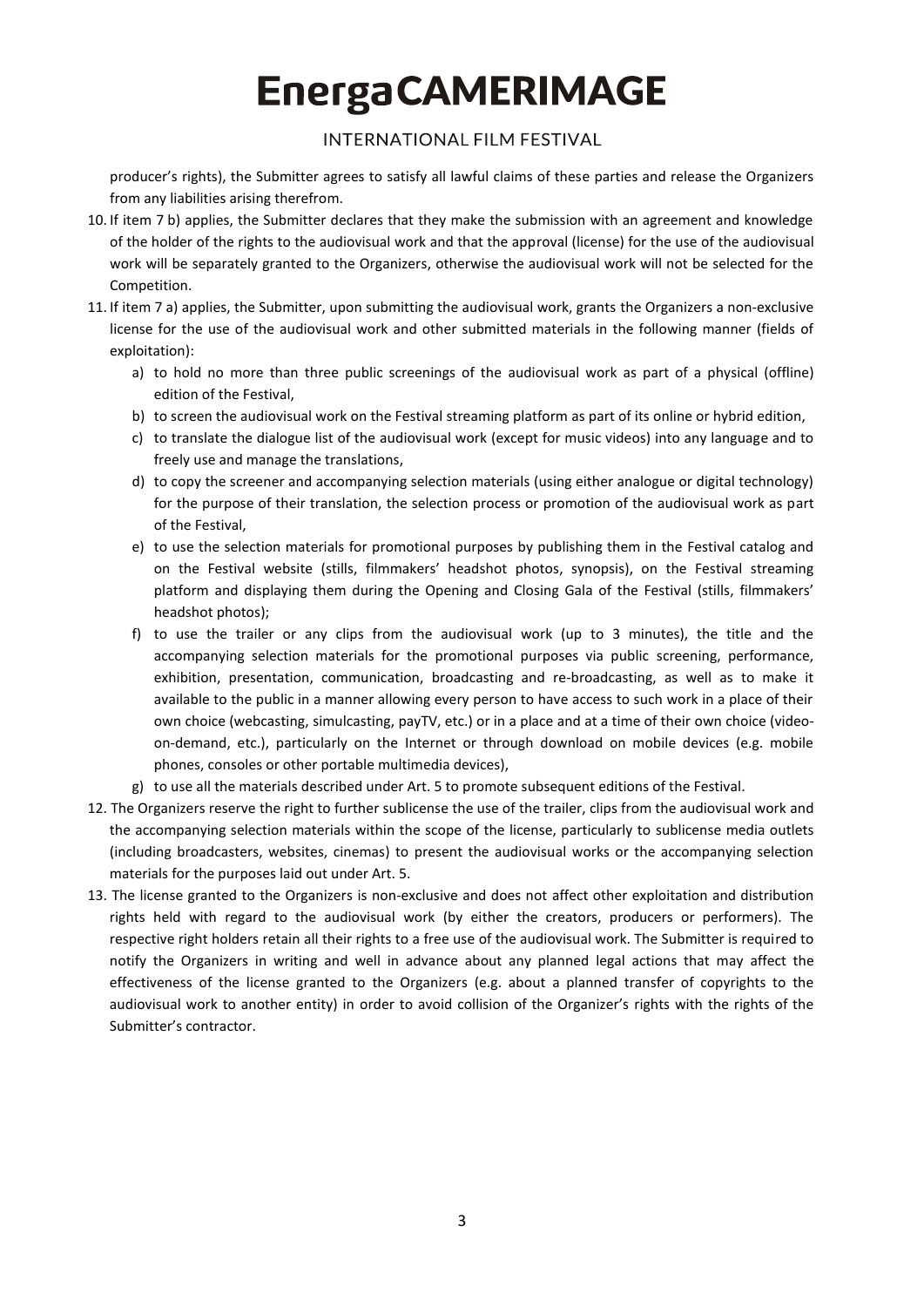**INTERNATIONAL FILM FESTIVAL** 

#### **Art. 3**

### **TERMS & CONDITIONS - INDIVIDUAL COMPETITIONS**

### **MAIN COMPETITION**

- 1. Only feature films exceeding the running time of 60 minutes and intended for theatrical, television, VOD or festival distribution can be submitted for consideration.
- 2. The presentation of Polish films as part of the Main Competition will only be possible for those films that were not screened at other Toruń festivals before the EnergaCAMERIMAGE Festival. The Organizers define Polish film as a production with a majority share of Polish capital (financial contribution of Polish entities to the production has to exceed 50%).
- 3. When submitting your film to the Main Competition you can also submit it to the Polish Films Competition and/or the Debut Competitions (provided the film meets the specific terms applicable to these Competitions). Sections are selected by ticking appropriate Competition checkboxes in the online entry form available on the CAMERIMAGE Portal. Please do not resubmit your works. The selection and qualification process is separate for each of the Competitions.
- 4. A film selected for screening as part of the Main Competition will no longer be eligible for screening in other competitions.
- 5. Late entry fees (PLN 300 per entry) apply for submissions made after **31 May 2022**. There are no entry fees for entries made before or on that date.
- 6. The Main Competition will be judged by an international Jury.
- 7. For any questions please get in touch with the Main Competition coordinator Bartosz Tesarz, calling: +48 56 62 100 19 ext. 122 or via email at: [bartosz@ecfcamerimage.pl.](mailto:bartosz@ecfcamerimage.pl)

#### **DOCUMENTARY COMPETITIONS**

- 1. Only documentary films constituting a self-contained whole can be submitted for consideration. Depending on their running time, the films will be considered by the Organizers for one of two competitions: Documentary Shorts Competition for films of a running time of up to 40 minutes and Documentary Features Competition for films of a running time exceeding 40 minutes.
- 2. Documentary submissions are made through the online entry form available on the CAMERIMAGE Portal.
- 3. There are no entry fees for submitting documentaries for the Festival's consideration.
- 4. Documentary Competitions will be judged by two separate international Juries.
- 5. For any questions please get in touch with the Documentary Competitions coordinator Mateusz Graj, calling: +48 56 62 100 19 ext. 115 or via email at: [mgraj@camerimage.pl.](mailto:mgraj@camerimage.pl)

### **POLISH FILMS COMPETITION**

- 1. Only feature films exceeding the running time of 60 minutes and intended for theatrical, television, VOD or festival distribution can be submitted for consideration.
- 2. The Organizers define Polish film as a production with a majority share of Polish capital (financial contribution of Polish entities to the production has to exceed 50%).
- 3. The Organizers reserve the right to verify the fulfillment of the aforementioned condition by requesting the Submitter to provide a proof of production shares in the submitted film by email.
- 4. The presentation of Polish films in the Polish Films Competition will be only possible for films that were not screened at other Toruń festivals before the EnergaCAMERIMAGE Festival.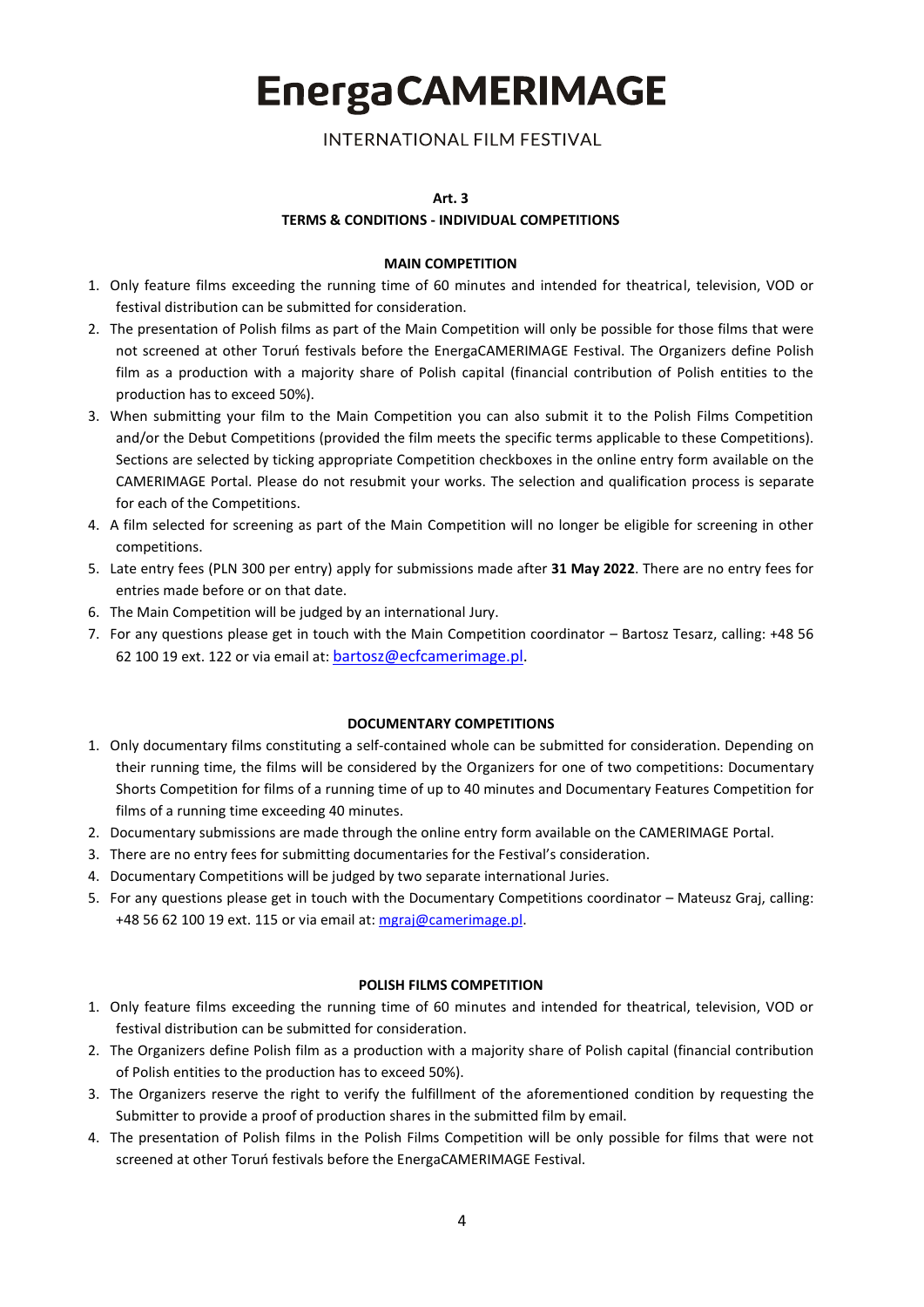## **INTERNATIONAL FILM FESTIVAL**

- 5. When submitting your film to the Polish Films Competition you can also submit it to the Main Competition and/or the Debut Competitions (provided the film meets the specific terms applicable to these Competitions). Sections are selected by ticking appropriate Competition checkboxes in the online entry form available on the CAMERIMAGE Portal. Please do not resubmit your works. The selection and qualification process is separate for each of the Competitions.
- 6. A film selected for screening as part of the Main Competition will no longer be eligible for screening in other competitions.
- 7. Late entry fees (PLN 300 per entry) apply for submissions made after **31 May 2022**. There are no entry fees for entries made before or on that date.
- 8. The Polish Films Competition will be judged by a foreign (non-Polish) Jury.
- 9. For any questions please get in touch with the Polish Films Competition coordinator Agnieszka Swoińska, calling: +48 56 62 100 19 ext. 107 or via email at:  $\frac{\text{arg}_\theta\omega}{\text{var}_\theta\omega}$

### **FEATURE DEBUTS COMPETITIONS**

- 1. There are two separate Feature Debuts Competitions:
	- **- Cinematographers' Debuts Competition**
	- **- Directors' Debuts Competition**
- 2. Each of those competitions will be judged by a separate international Jury.
- 3. The presentation of Polish films in the Feature Debuts Competitions will be only be possible for films that were not screened at other Toruń festivals before the EnergaCAMERIMAGE Festival. The Organizers define Polish film as a production with a majority share of Polish capital (financial contribution of Polish entities to the production has to exceed 50%).
- 4. Only those feature films exceeding the running time of 60 minutes and intended for theatrical, television, VOD or festival distribution, that are the first or second fiction feature (theatrical or television) by the given director or cinematographer can be submitted for consideration.
- 5. The films shall be qualified by the Organizers to one of the two competitions:
	- Directors' Debuts Competition first or second feature film (over 60 minutes) of the director. The date of first screening or premiere will be taken into account (release date in case of TV and VOD platforms) and whether the filmmaker was credited in the film as a director.
	- Cinematographers' Debuts Competition first or second feature film (over 60 minutes) of the cinematographer. The date of first screening or premiere will be taken into account (release date in case of TV and VOD platforms) and whether the filmmaker was credited in the film as a cinematographer.
- 6. If the director and the cinematographer are both debuting filmmakers, the film might be qualified to both competitions.
- 7. In case there is more than one cinematographer or director, the film will be considered for the respective competition only if it is the first or the second film of all of the creators in their category.
- 8. When submitting your film to the Feature Debuts Competition you can also submit it to the Main Competition and/or the Polish Films Competition (provided the film meets the specific terms applicable to these Competitions). Sections are selected by ticking appropriate Competition checkboxes in the online entry form available on the CAMERIMAGE Portal. Please do not resubmit your works. The selection and qualification process is separate for each of the Competitions.
- 9. A film selected for screening as part of the Main Competition will no longer be eligible for screening in other competitions.
- 10. Late entry fees (PLN 300 per entry) apply for submissions made after **31 May 2022**. There are no entry fees for earlier submissions.
- 11. For any questions please get in touch with: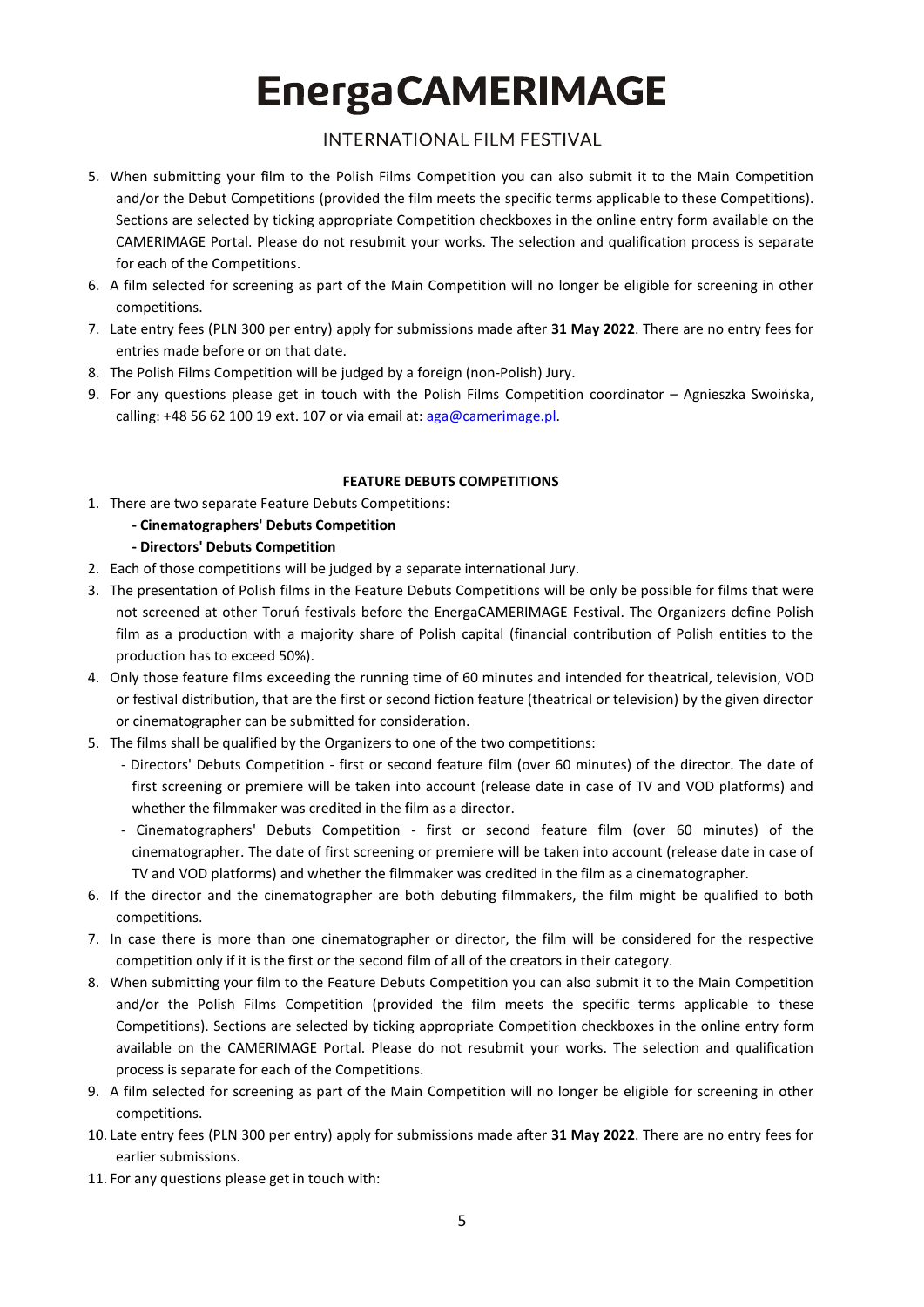## **INTERNATIONAL FILM FESTIVAL**

- Directors' Debuts Competition coordinator Bartosz Tesarz, calling: +48 56 62 100 19 ext. 122 or via email at: [bartosz@ecfcamerimage.pl](mailto:bartosz@ecfcamerimage.pl)
- Cinematographers' Debuts Competition coordinator Dominika Kruzińska calling: +48 56 62 100 19 ext. 125 or via email at: [dominika@ecfcamerimage.pl](mailto:dominika@ecfcamerimage.pl)

### **MUSIC VIDEOS COMPETITION**

- 1. The competition entries may include music videos produced with participation of a cinematographer as well as music videos made with the use of various mixed production technologies. Fully animated music videos will not be considered.
- 2. The selection committee will not accept entries of any music videos that were not officially commissioned by a record company (label) representing the artist or by the artists themselves.
- 3. Music videos must not exceed 15 minutes of running time, and must constitute a self-contained artistic whole in order to be accepted for consideration.
- 4. Music Videos are submitted through the online entry form available on the CAMERIMAGE Portal.
- 5. After the announcement of the nominations, the Submitters are required to provide the screening files for the nominated videos to the Organizers via online transfer after prior consultation with Joanna Żydowicz-Barciś at [aniazb@camerimage.pl.](mailto:aniazb@camerimage.pl) Detailed information on the required file format and quality is provided under Art. 5 -Music Videos Competition.
- 6. There are no entry fees for submitting music videos for the Festival's consideration.
- 7. Music Videos Competition will be judged by an international Jury.
- 8. For any questions please get in touch with the Music Videos Competition coordinator Joanna Żydowicz-Barciś, calling: +48 665 222 444 or via email at: [aniazb@camerimage.pl.](mailto:aniazb@camerimage.pl)

### **FILM AND ART SCHOOL ETUDES COMPETITION**

- 1. Only those representatives of film and art schools that were officially designated by the school authorities are authorized to submit student etudes for consideration. Etudes submitted individually by students themselves will not be considered.
- 2. Submissions are made through the entry form available only to those representatives of film and art schools that have already reached out to the Competition coordinator by email (provided below).
- 3. One school may submit any number of fiction etudes not exceeding 35 minutes each. The total duration of all films submitted to the competition from a given school cannot exceed 120 minutes.
- 4. Student documentary films need to be submitted to the Documentary Films Competition.
- 5. All cinematographer(s) and director(s) of the etude must have had student status both during the production and post-production of the film. Diploma shorts may be submitted no later than one year from the date of receiving the diploma (both by the cinematographer(s) and director(s)). In order to be considered for the competition, continuity of studies is required for the cinematographer(s) and director(s) of the submitted etude. Any etudes whose authors have had a continuous break in studies of more than two years will not be considered.
- 6. School representatives are required to certify that each etude submitted by the school was created in the course of uninterrupted studies by the authors (cinematographer(s) and director(s)) of the submitted work. This confirmation should be made by email sent to the competition coordinator - Kasjana Wiśniewska: [kasjana@ecfcamerimage.pl.](mailto:kasjana@ecfcamerimage.pl)
- 7. The Organizers do not charge any fees for submitting student etudes to the competition.
- 8. Film and Art School Etudes Competition will be judged by an international Jury.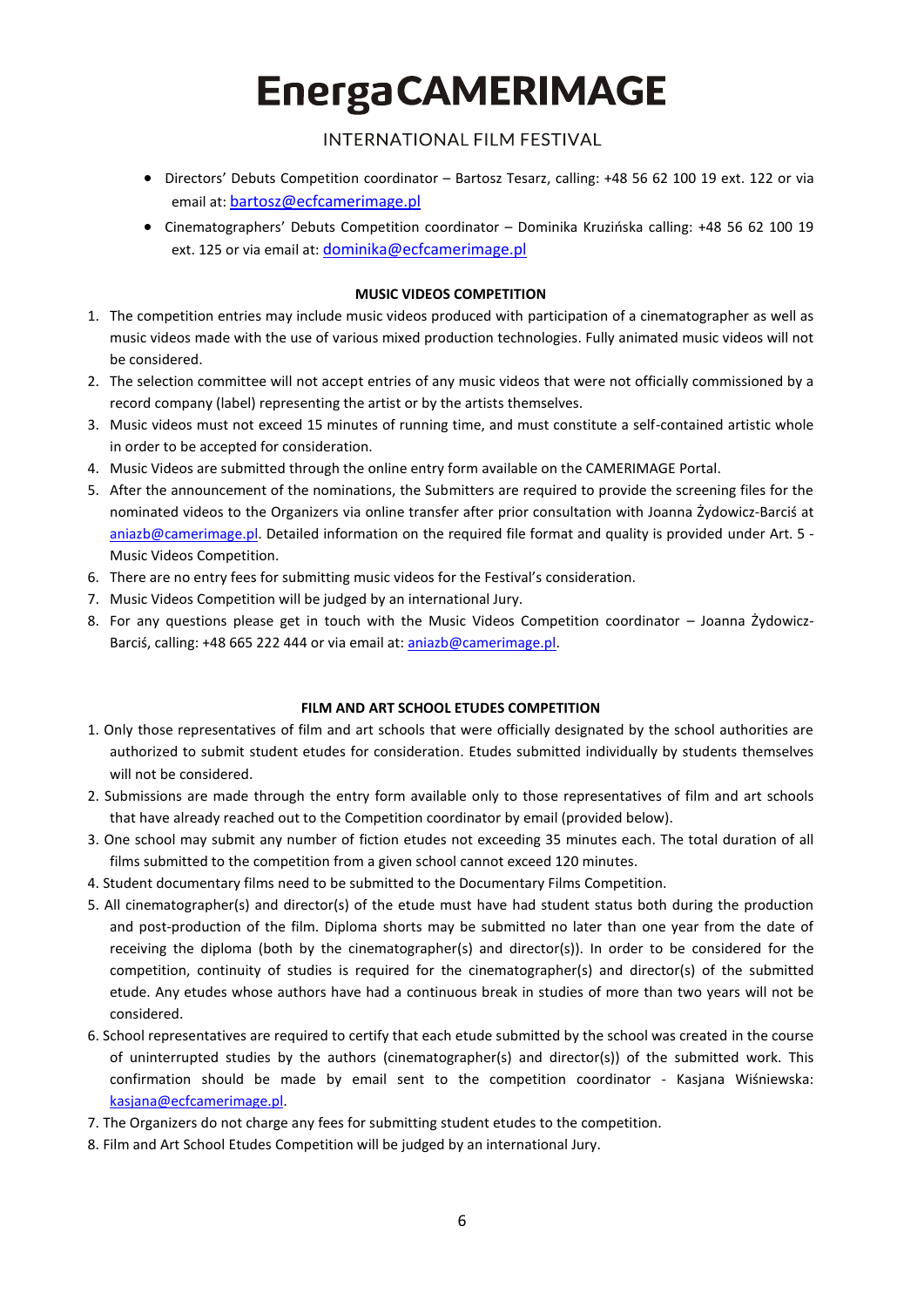## **INTERNATIONAL FILM FESTIVAL**

9. If you have any questions, please contact the coordinator of the Film and Art School Etudes Competition - Kasjana Wiśniewska, calling: +48 56 621 00 19 ext. 120 or via email at: [kasjana@ecfcamerimage.pl.](mailto:kasjana@ecfcamerimage.pl)

### **TV SERIES COMPETITION**

- 1. The following productions are eligible for consideration: pilot episodes of fiction series or miniseries that have been approved for production, or the first episodes of subsequent seasons.
- 2. Pilot episodes that did not result in the series being picked up for production will not be considered.
- 3. Entries are submitted through the online entry form available on the CAMERIMAGE Portal.
- 4. There are no entry fees for submitting pilots or first episodes of subsequent seasons for the Festival's consideration.
- 5. TV Series Competition will be judged by an international Jury.
- 6. For any questions please get in touch with the TV Series Competition coordinator Marcelina Żydowicz, calling: +48 56 62 100 19 ext. 106 or via email at[: marcelina@camerimage.pl.](mailto:marcelina@camerimage.pl)

#### **Art. 4 DEADLINES**

1. Please find all deadlines for submitting audiovisual works for consideration and sending the required selection materials (described under Art. 5) listed below:

#### **31 May 2022**

- **Main Competition**
- **Polish Films Competition**
- **Cinematographers' Debuts Competition**
- **Directors' Debuts Competition**

**Note: You can submit audiovisual works to the above Competitions at a later date, i.e. until 30 June 2022. This late entry deadline is available at a PLN 300 fee.** If the screeners are not received by the Organizers by 31 May 2022, the Submitter will be required to pay the above late entry fee, otherwise the submission will not be accepted for consideration. Late entry fee payment will be available as part of the submission process through the CAMERIMAGE Portal [\(https://portal.camerimage.pl\)](https://portal.camerimage.pl/).

#### **30 June 2022**

- **• Documentary Shorts Competition**
- **• Documentary Features Competition**
- **Main Competition** (LATE ENTRY FEE OF PLN 300 APPLIES)
- **Polish Films Competition** (LATE ENTRY FEE OF PLN 300 APPLIES)
- **Cinematographers' Debuts Competition** (LATE ENTRY FEE OF PLN 300 APPLIES)
- **Directors' Debuts Competition** (LATE ENTRY FEE OF PLN 300 APPLIES)

#### **31 July 2022**

- **• Film and Art School Etudes Competition**
- **• Music Videos Competition**
- **• TV Series Competition**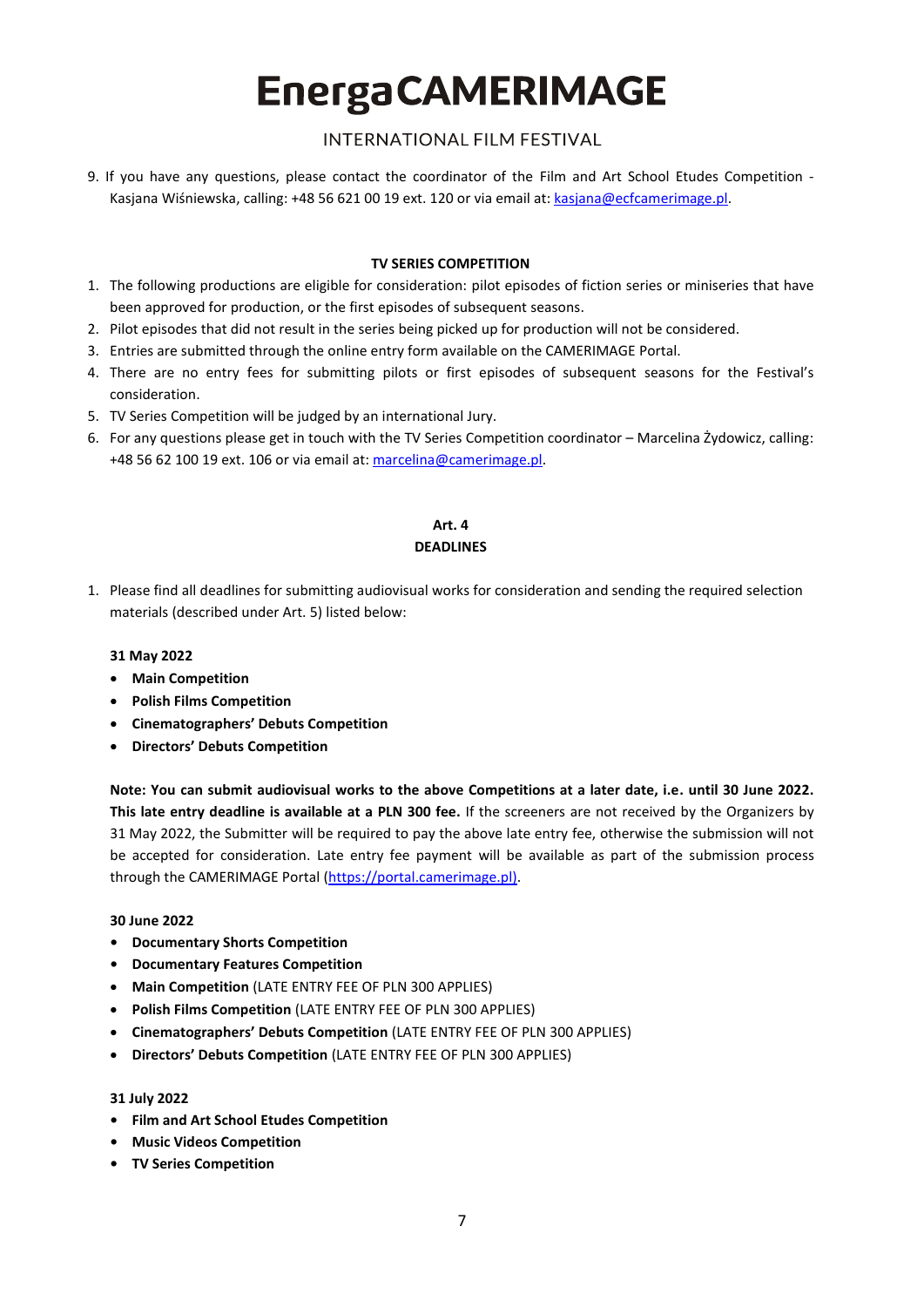## **INTERNATIONAL FILM FESTIVAL**

### **Art. 5 SELECTION MATERIALS**

#### 1. The Organizers must be provided with the following:

- a) online screener (as a Vimeo, YouTube or other streaming link or as downloadable files). All screeners submitted for consideration need to be subtitled in either English or Polish if the submitted audiovisual work is neither in English or Polish.
- b) the following materials sent via email:

#### **Main Competition, Cinematographers' and Directors' Debuts Competitions**, **Polish Films Competition**

- 5 stills from the submitted audiovisual works (.tiff or .jpg files, minimum 1920 pixels on the long edge, 300 dpi)
- cinematographer's and director's filmography
- cinematographer's and director's headshot photos (.tiff or .jpg files, minimum 1920 pixels on the long edge, 300 dpi)
- English (and Polish, if available) dialogue list with time codes
- synopsis in English (and Polish, if available)
- information about camera(s) used (make and model), if not provided in the entry form
- information about lens(es) used (make and model), if not provided in the entry form

#### **Documentary Shorts Competition and Documentary Features Competition**

- 5 stills from the submitted audiovisual works (.tiff or .jpg files, minimum 1920 pixels on the long edge, 300 dpi)
- cinematographer's headshot photo (.tiff or .jpg files, minimum 1920 pixels on the long edge, 300 dpi)
- English (and Polish, if available) dialogue list with time codes
- synopsis in English (and Polish, if available)
- information about camera(s) used (make and model), if not provided in the entry form
- information about lens(es) used (make and model), if not provided in the entry form

#### **Music Videos Competition**

- 5 stills from the submitted audiovisual works (.tiff or .jpg files, minimum 1920 pixels on the long edge, 300 dpi)
- cinematographer's and director's headshot photos (.tiff or .jpg files, minimum 1920 pixels on the long edge, 300 dpi)
- cinematographer's and director's filmography
- information about camera(s) used (make and model), if not provided in the entry form
- information about lens(es) used (make and model), if not provided in the entry form
- screenings as part of the Music Videos Competition will require **QuickTime HD (1920x1080p; 24fps; ProRes 422 HQ)** video files delivered to the Organizers by the Submitters

#### **Film and Art School Etudes Competition**

- 5 stills from the submitted audiovisual works (.tiff or .jpg files, minimum 1920 pixels on the long edge, 300 dpi)
- English (and Polish, if available) dialogue list with time codes
- synopsis in English (and Polish, if available)
- information about camera(s) used (make and model), if not provided in the entry form
- information about lens(es) used (make and model), if not provided in the entry form
- cinematographer's and director's filmography

### **TV Series Competition**

- 5 stills from the submitted audiovisual works (.tiff or .jpg files, minimum 1920 pixels on the long edge, 300 dpi)
- cinematographer's headshot photo (.tiff or .jpg files, minimum 1920 pixels on the long edge, 300 dpi)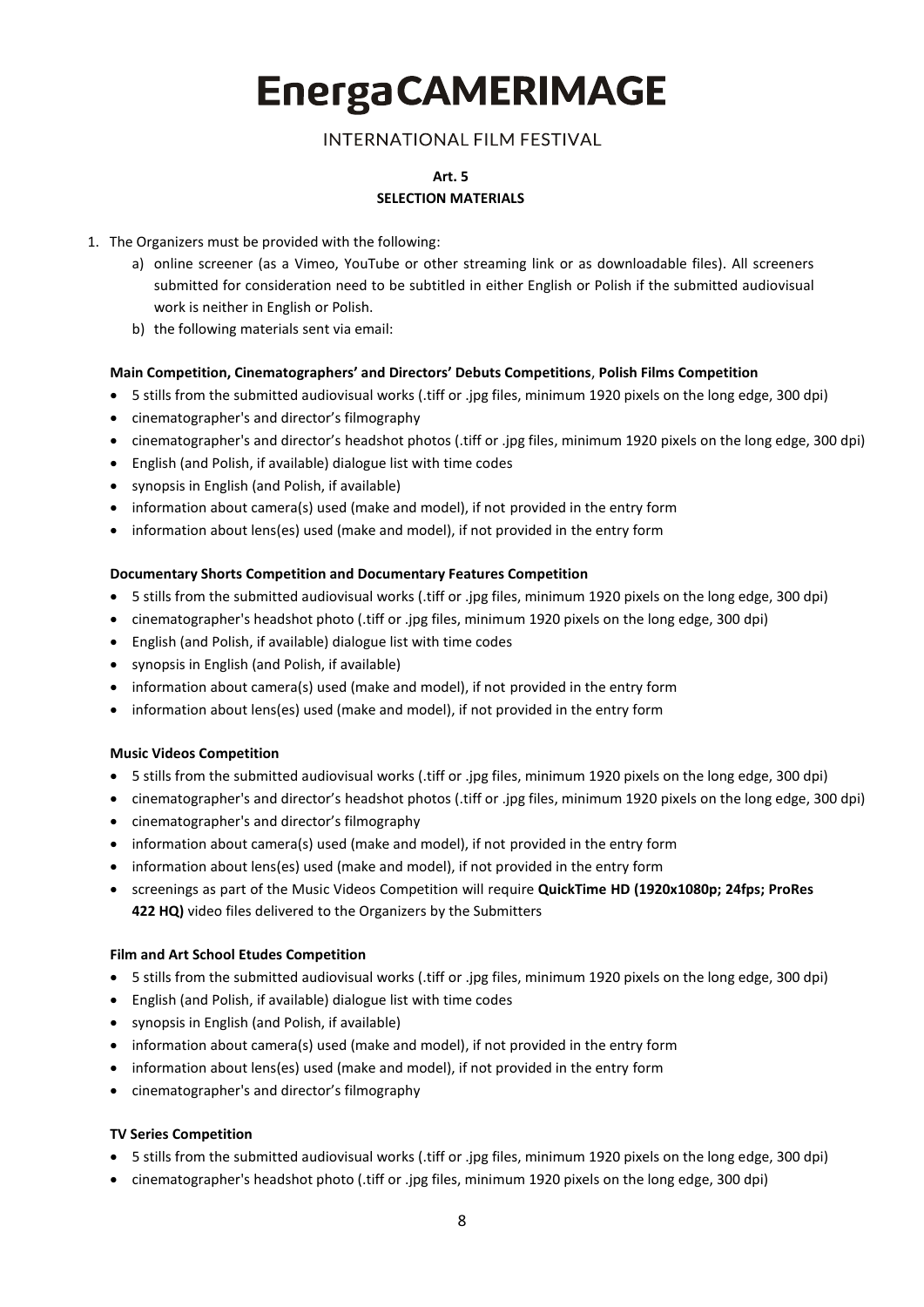**INTERNATIONAL FILM FESTIVAL** 

- English (and Polish, if available) dialogue list with time codes
- information about camera(s) used (make and model), if not provided in the entry form
- information about lens(es) used (make and model), if not provided in the entry form
- 2. Selection materials should be sent to the following email addresses:
	- a) **Main Competition, Cinematographers' and Directors' Debuts Competitions** [features@camerimage.pl](mailto:features@camerimage.pl)
	- b) **Polish Films Competition**  [fabularne@camerimage.pl](mailto:fabularne@camerimage.pl)
	- c) **Documentary Shorts Competition and Documentary Features Competition** [doc.materials@camerimage.pl](mailto:doc.materials@camerimage.pl)
	- d) **Music Videos Competition** [mv.materials@camerimage.pl](mailto:mv.materials@camerimage.pl)
	- e) **Film and Art School Etudes Competition** [student.materials@camerimage.pl](mailto:student.materials@camerimage.pl)
	- f) **TV Series Competition** [tvseries@camerimage.pl](mailto:tvseries@camerimage.pl)
- 3. The Submitter will cover the shipping costs of all materials.
- 4. Additionally, online screeners need to meet the following requirements:
	- a) multiple screenings available
	- b) no time restrictions in viewing the audiovisual work until the selection results are announced
	- c) rewind function available, e.g. in order to continue viewing following a break or a failure
	- d) should there be a password, it needs to be the same for all viewers
	- e) no additional software installation required in order to view the audiovisual work

## **Art. 6**

## **SELECTION PROCESS**

- 1. The Festival Director invites the audiovisual works chosen in the selection process to their respective Competitions.
- 2. If a Submitter does not rule out such possibility, the audiovisual works not selected to their respective Competitions may be presented in other sections of the Festival.
- 3. The Festival Director, in exceptional cases, has the right to invite audiovisual works not complying with the conditions included herein.
- 4. Submitters of audiovisual works will be informed about the selection results by **1 October 2022**. If a Submitter does not receive any information by that date, please direct any inquiries to the respective Competition coordinators as per the contact information listed under Art.3.
- 5. The Festival Director's decision is final.

### **Art. 7 ORGANIZATION OF THE COMPETITIONS**

- 1. Audiovisual works selected to their respective Competitions will be presented as part of the Festival, at screenings for the audience and international Jury. Except for music videos, all selected audiovisual works will be screened in the **DCP (Digital Cinema Package)** or **video file** format (as per the technical specification sent by the Organizers following the selection results announcement).
- 2. The screenings of selected audiovisual works will be held as part of a physical (offline) edition of the Festival. The Organizers do not rule out the possibility of showcasing selected audiovisual works on the Festival online streaming platform. Specific arrangements will be made upon the announcement of the selection results and will depend on the current situation regarding the possibility of holding physical (offline) events.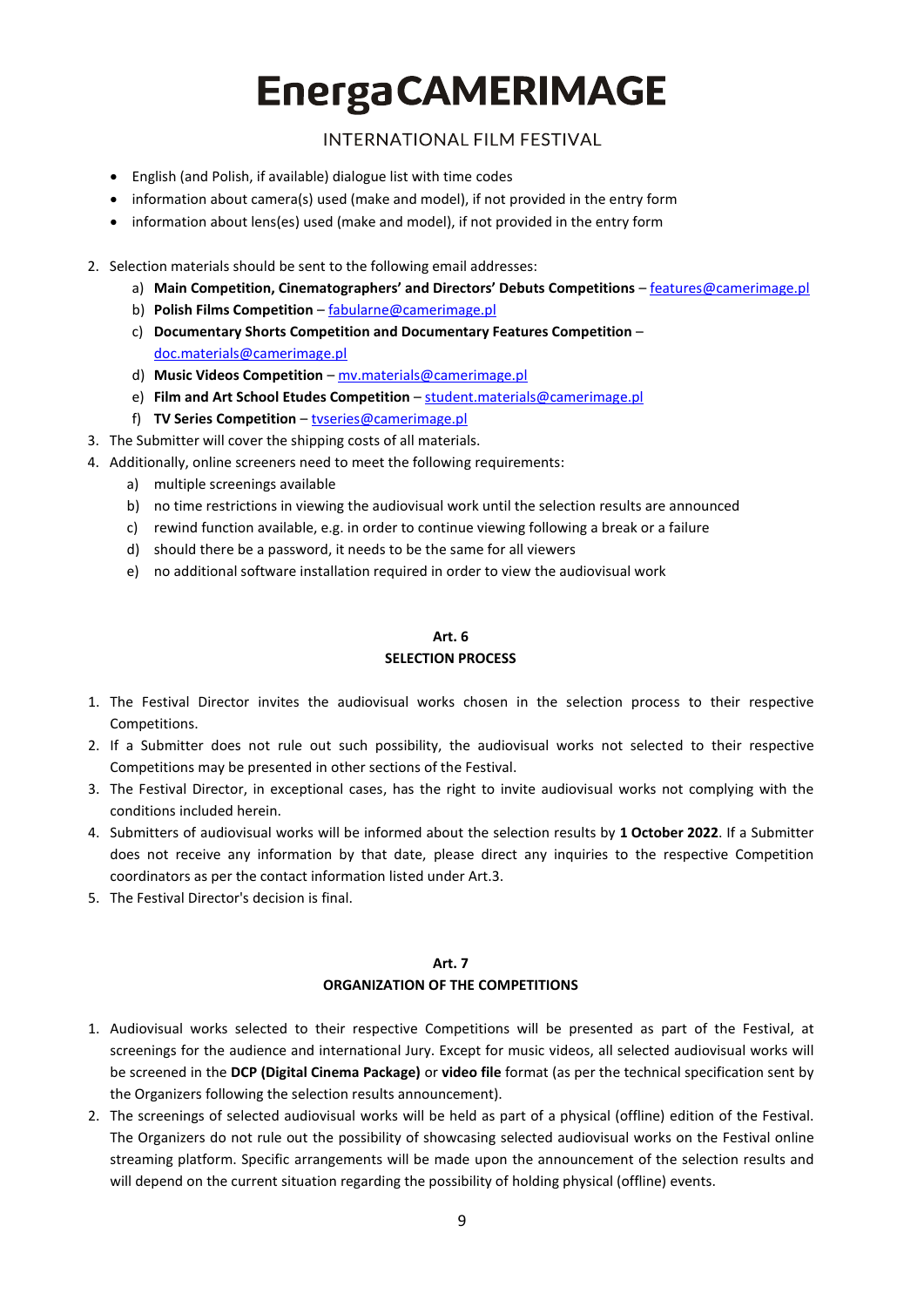## **INTERNATIONAL FILM FESTIVAL**

- 3. All screening prints (except for music videos) need to be subtitled in English (for those audiovisual works that are not originally in English).
- 4. When submitting their entries online, Submitters need to declare that a screening print will be reserved and made available to the Organizers for the Festival.
- 5. Considering the non-commercial character of the Festival, the Organizers will not cover any license or print rontal foos
- 6. The Submitter will cover the delivery costs of a print and all required materials including the delivery to and from the Festival, potential tax or duty payments and the obligatory parcel insurance. If the Festival is charged for any of these costs, they will be reinvoiced to the Submitter.
- 7. Screening prints have to be delivered by **30 October 2022** to the address provided by the Organizers with the selection results. **Online transfer is by far the most preferred method of screening material delivery.** If not agreed otherwise, physical screening prints will be shipped back during the week following the closing of the Festival. In exceptional cases, after consulting with the Organizers, a print may be returned at a later date, only through a courier service paid for by the receiver or by a third party. Sending any prints by regular mail is not allowed. Shipment details have to be provided by **30 November 2022**, and the print has to be dispatched by the end of the calendar year.
- 8. Any goods sent from outside of the European Union must be accompanied by a proforma invoice with a total value of USD 10, with an appropriate declaration such as "non-commercial promotional materials" or "no commercial value, value for customs purposes only". Otherwise a parcel may be delayed and subject to tax or customs charges.
- 9. In case of an unlikely print damage at the Festival, the fact needs to be reported within 30 days from the date of dispatching the print by the Organizers to the address indicated by the Submitter (plus shipping time) at the latest. Any claims made after that time limit that will not be accepted.
- 10. The Organizer's liability for damages is limited to the costs of producing a new print and cannot exceed the equivalent of EUR 3500.

#### **Art. 8 AWARDS**

- 1. The following Awards are presented by the international Juries as part of the Festival:
	- a) **Main Competition**
	- awards presented to cinematographers
	- GRAND PRIX Golden Frog
	- Silver Frog
	- Bronze Frog

– Directors of the winning films in this competition will be presented with a Special Mention in the form of Festival Statuettes:

- CAMERIMAGE Golden Statuette
- CAMERIMAGE Silver Statuette
- CAMERIMAGE Bronze Statuette

#### b) **Documentary Shorts Competition**

– award presented to cinematographers

• Golden Frog for Best Documentary Short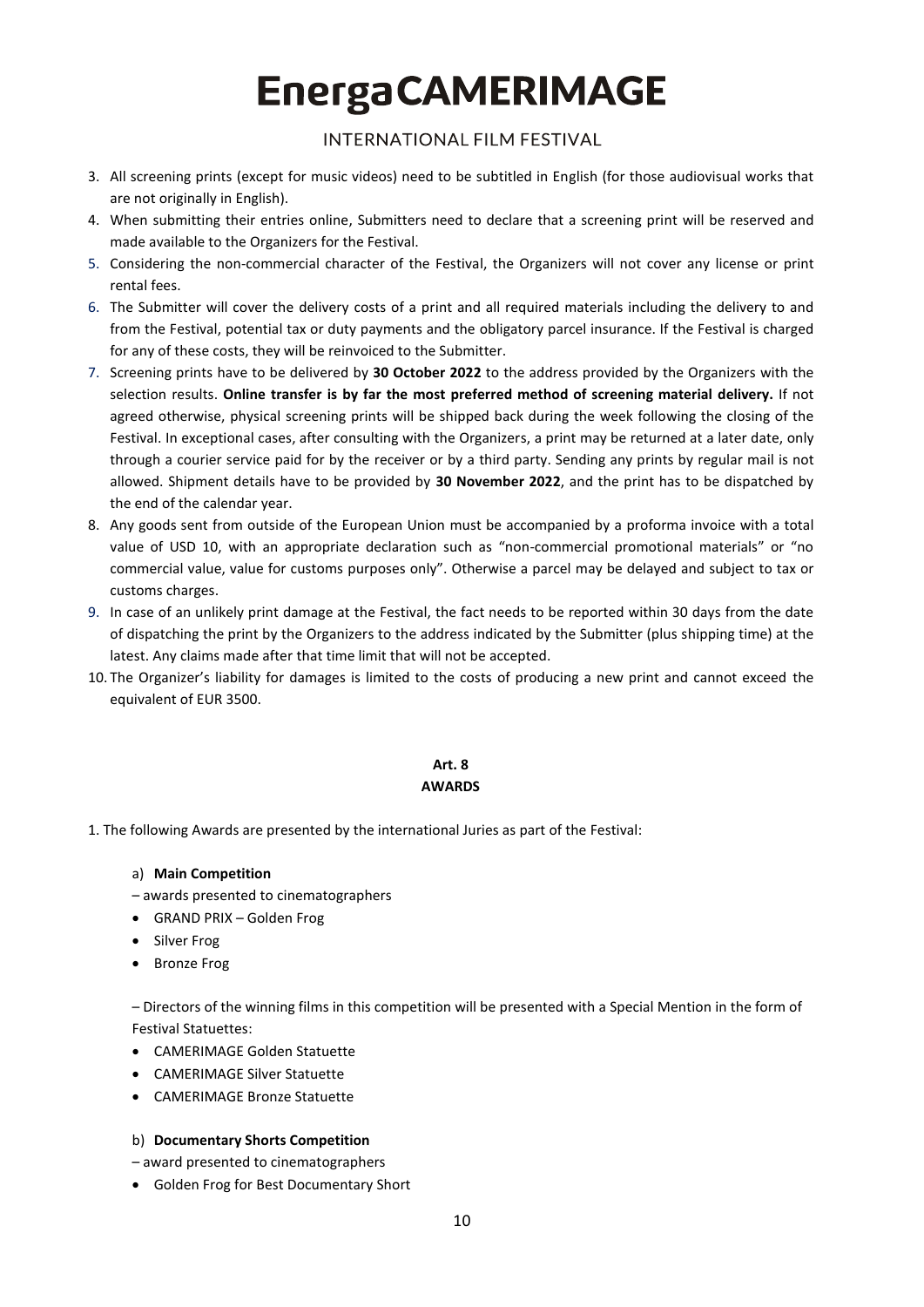**INTERNATIONAL FILM FESTIVAL** 

#### c) **Documentary Features Competition**

– award presented to cinematographers

• Golden Frog for Best Documentary Feature

#### d) **Polish Films Competition**

– award presented to cinematographers

• Award for the Best Polish Film – Golden Frog

– Director of the winning film in this competition will be presented with a Special Mention in the form of Festival Statuette:

• CAMERIMAGE Statuette

#### e) **Cinematographers' Debuts Competition**

– award presented to cinematographers

• Best Cinematographer's Debut – Golden Frog

#### f) **Directors' Debuts Competition**

– award presented to directors

• Best Director's Debut – Golden Frog

#### g) **Music Videos**

– award presented to cinematographers

• Best Music Video Award – Golden Frog

–Director of the winning music video in this competition will be presented with a Special Mention in the form of Festival Statuette:

• CAMERIMAGE Statuette

#### h) **Film and Art School Etudes Competition**

– awards presented to cinematographers

- Laszlo Kovacs Student Award Golden Tadpole
- Silver Tadpole
- Bronze Tadpole

#### i) **TV Series Competition**

- award presented to cinematographers

• GRAND PRIX of the TV Series Competition – Golden Frog

– Director of the winning episode in this competition will be presented with a Special Mention in the form of Festival Statuette:

- CAMERIMAGE Statuette
- 2. The Festival Director reserves the right to present additional awards to audiovisual works presented in or out of Competitions as well as to their respective authors.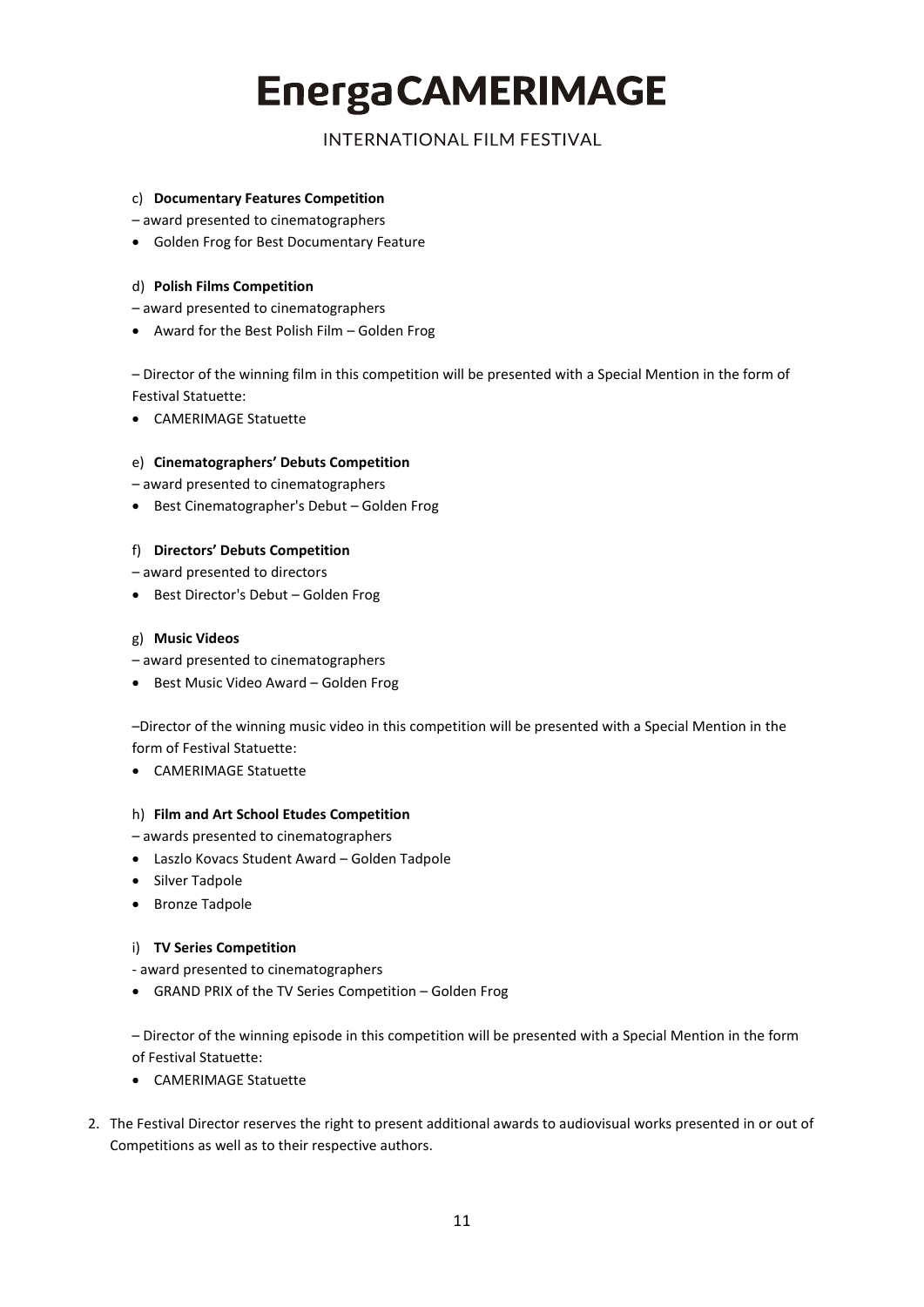## **INTERNATIONAL FILM FESTIVAL**

- 3. Cultural institutions, sponsors and associations may present their own awards after consultation with and consent of the Festival Director.
- 4. The winning entries will be presented during Winners Show reviews, which the Organizers plan to hold after the end of the Festival. There will be up to three screenings of each title. The Winners Show events might take place both in Poland and abroad.

### **Art. 9 PERSONAL DATA PROTECTION**

- 1. In accordance with art. 13 and 14 of Regulation (EU) 2016/679 of the European Parliament and of the Council of 27 April 2016 on the protection of individuals with regard to the processing of personal data and on the free movement of such data, and repealing Directive 95/46 / EC (Journal of Laws UE L 119/1, as amended), hereinafter referred to as GDPR, we inform that the Administrator of personal data processed in connection with the organization of the Festival, including persons indicated in the film application form for the EnergaCAMERIMAGE Festival and data provided during account registration on the server. (portal) EnergaCAMERIMAGE, is the Organizer, i.e. the Tumult Foundation with headquarters located at: Rynek Nowomiejski 28, 87-100 Toruń, e-mail address for contact in matters related to the protection of personal data: [rodo@camerimage.pl.](mailto:rodo@camerimage.pl)
- 2. The Administrator has appointed a Data Protection Inspector, supervising the correctness of personal data processing, who can be contacted in any matter regarding the processing of your personal data by the Administrator by e-mail to: rodo@camerimage.pl or in writing to the address of the Administrator's registered office.
- 3. The personal data of Festival Participants, including people submitting audiovisual works as part of Competitions and users of the EnergaCAMERIMAGE website (portal), will be processed for the following purposes:
	- a) keeping records (submissions and selection of works), preparing and organizing the EnergaCAMERIMAGE Festival, in connection with submitting your work (film, student etude, TV pilot, music video) in the EnergaCAMERIMAGE Festival and acceptance the Selections Terms & Conditions of EnergaCAMERIMAGE Film Festival for the selection of the Festival- in relation to art. 6 clause 1 lit. b) GDPR. We will process your data provided in the application form for the period necessary to organize and conduct the Festival, including the selection of winners under the given categories of Competitions for the period necessary to organize and conduct the Festival, and in terms of achieving statutory objectives, i.e. documenting previous editions of the festival, contributing to promoting cinematography as an international art, including for historical purposes in connection with art. 6 clause 1 lit. f) GDPR until the Administrator's activity ends.
	- b) disseminating, informing and advertising the Festival in the media (press, TV, radio, Internet), documenting the Festival and publications about the Administrator's activities in connection with the Administrator's statutory activity, as well as for information and confirmation of the implementation of the sponsorship agreement concluded - in connection with the protection of the Administrator's legitimate legal interest, in accordance with art. 6 clause 1 lit. f) GDPR. For this purpose, we will process your image, name and surname or artistic nickname until you submit a reasoned objection or request to limit the processing of your personal data. The Administrator informs that the Festival will be documented in the form of photos and videos on which images and voice recordings of Festival Participants may appear,
	- c) establishing and maintaining a free account on EnergaCAMERIMAGE website [\(https://portal.camerimage.pl\)](https://portal.camerimage.pl/) - in relation to art. 6 clause 1 or. b) GDPR - until you delete your account or for two years from inactivity (not logging in) on your account,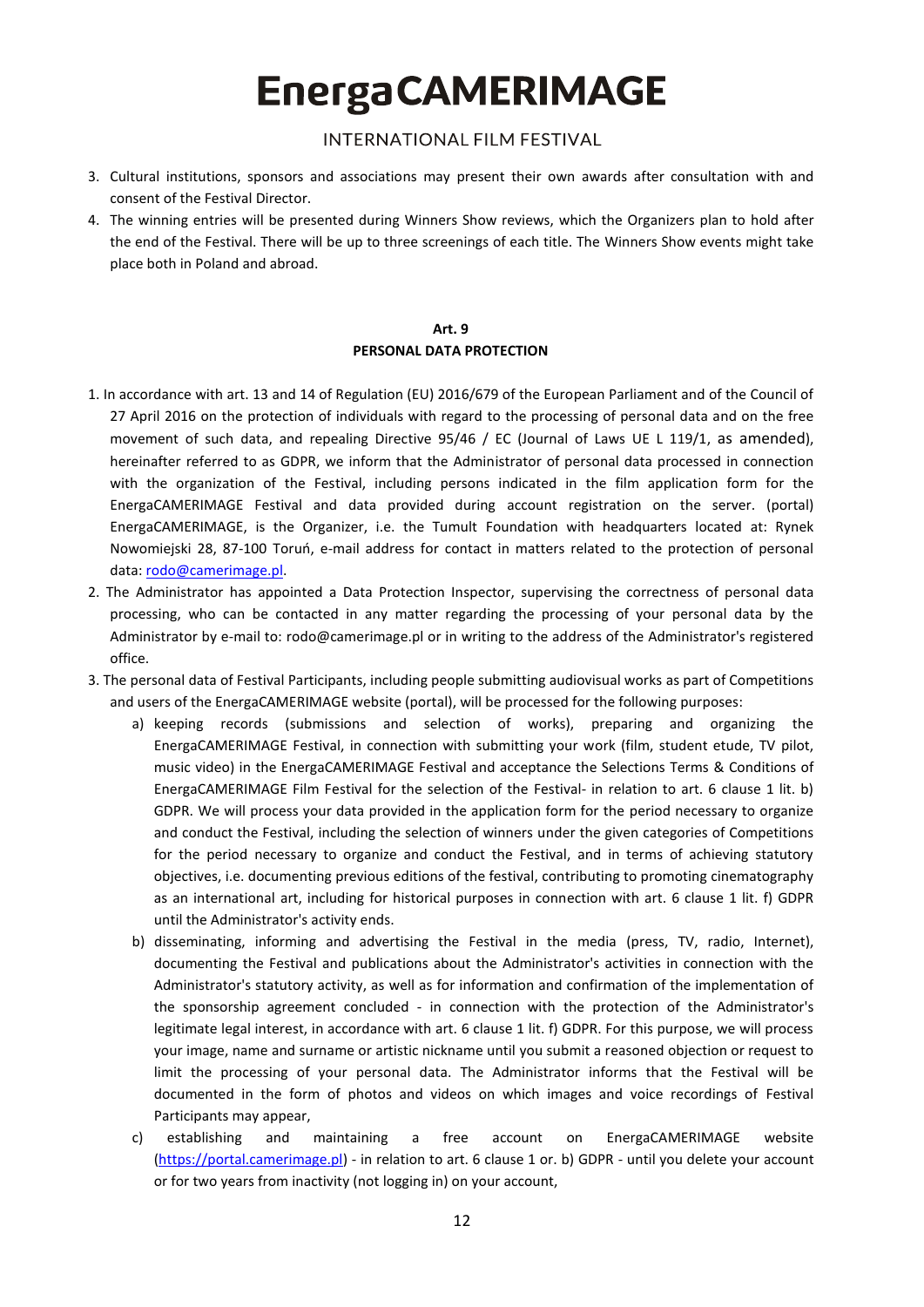## **INTERNATIONAL FILM FESTIVAL**

- d) contacting you in matters related to the organization of the Festival and selection of audiovisual works (as part of competitions), answering your questions, requests or complaints - in order to protect the Administrator's legitimate interests, in connection with art. 6 clause 1 lit. f) GDPR - we will process your data in the form of name and surname, name and contact details or the content of your requests / requests until we answer you and settle the matter, no longer than 2 years from the end of the calendar year, in which we have done your business
- e) protection of the Administrator's legitimate interests, i.e. for archiving and statistical purposes, as well as pursuing any claims arising in connection with the submission of works by the State to Competitions and taking part in the Festival. Your data will be stored until the possible claims cease to exist and for the implementation of the abovementioned purposes, transferring data to other entities authorized by law (implementation by the Administrator of obligations imposed by law) - in accordance with art. 6 clause 1 lit. c) GDPR, i.e. in particular on the basis of tax law, the Act on accounting, social security (e.g. for tax settlements, or related to accounting and reporting)
- 4. We obtained your data directly from you at the first contact (e.g. when setting up an account on the portal, completing the audiovisual work application form) or from a person authorized to submit an audiovisual work on behalf of the Competition for the organized Festival.
- 5. Categories of relevant personal data we process your personal data to the extent necessary to implement the above. purposes for which we obtained data. These are such data as: name and surname, artistic nickname, date of birth and contact details (email address, telephone number).
- 6. Any person to whom we process personal data in the abovementioned for purposes has the right to request the Administrator to access the content of his personal data, receive a copy of it, the right to rectify it, delete or limit processing, the right to object to the processing. In addition, you have the right to withdraw your consent at any time, as long as the processing takes place on the basis of your consent without affecting the lawfulness of the processing that was carried out on the basis of consent before its withdrawal and the right to transfer data, as long as the processing of personal data takes place in an automated manner.
- 7. You have the right to lodge a complaint to the supervisory body the President of the Office for the Protection of Personal Data, when the Administrator violates the provisions on the protection of personal data;
- 8. The recipients of your personal data, depending on the purpose of processing, may be: entities authorized by law to obtain personal data on the basis of legal provisions (e.g. ZUS, Tax Office, UODO), entities / persons cooperating with the Administrator as part of their statutory activities and commissioned cooperation agreements, i.e. co-organizers of the Festival, providers of technical and organizational services (e.g. as part of providing IT services), hosting, cloud (cloud computing), legal, auditing and consulting, accounting), as well as agencies, advertising companies, banks, companies providing courier and postal services, sponsors (sponsors) of the Festival in a given year - in the scope of sharing the image, recordings, names (first and last name, artistic nickname) and information about the awards received, participants of the Competitions - the full list of Sponsors is always available on the Administrator's website: [www.camerimage.pl.](http://www.camerimage.pl/) The co-organizer of the Festival – the European Film Center CAMERIMAGE (ECFC) with its seat in Toruń – processes the personal data of the Festival participants, including those submitting audiovisual works for consideration and users of the CAMERIMAGE Portal on the basis of a personal data entrustment agreement concluded with the Administrator. As the co-organizer of this year's and subsequent editions of the Festival, ECFC processes your personal data in order to prepare the EnergaCAMERIMAGE International Film Festival of the Art of Cinematography in Toruń at the highest possible level.
- 9. All persons and cooperating entities receive access to your personal data on the basis of appropriate authorizations and orders for the processing of personal data, including concluded contracts for entrusting or sharing personal data.
- 10. Providing personal data is voluntary, but necessary to participate in the Festival.
- 11. Your personal data will not be transferred to third countries, i.e. outside the European Economic Area (EEA).